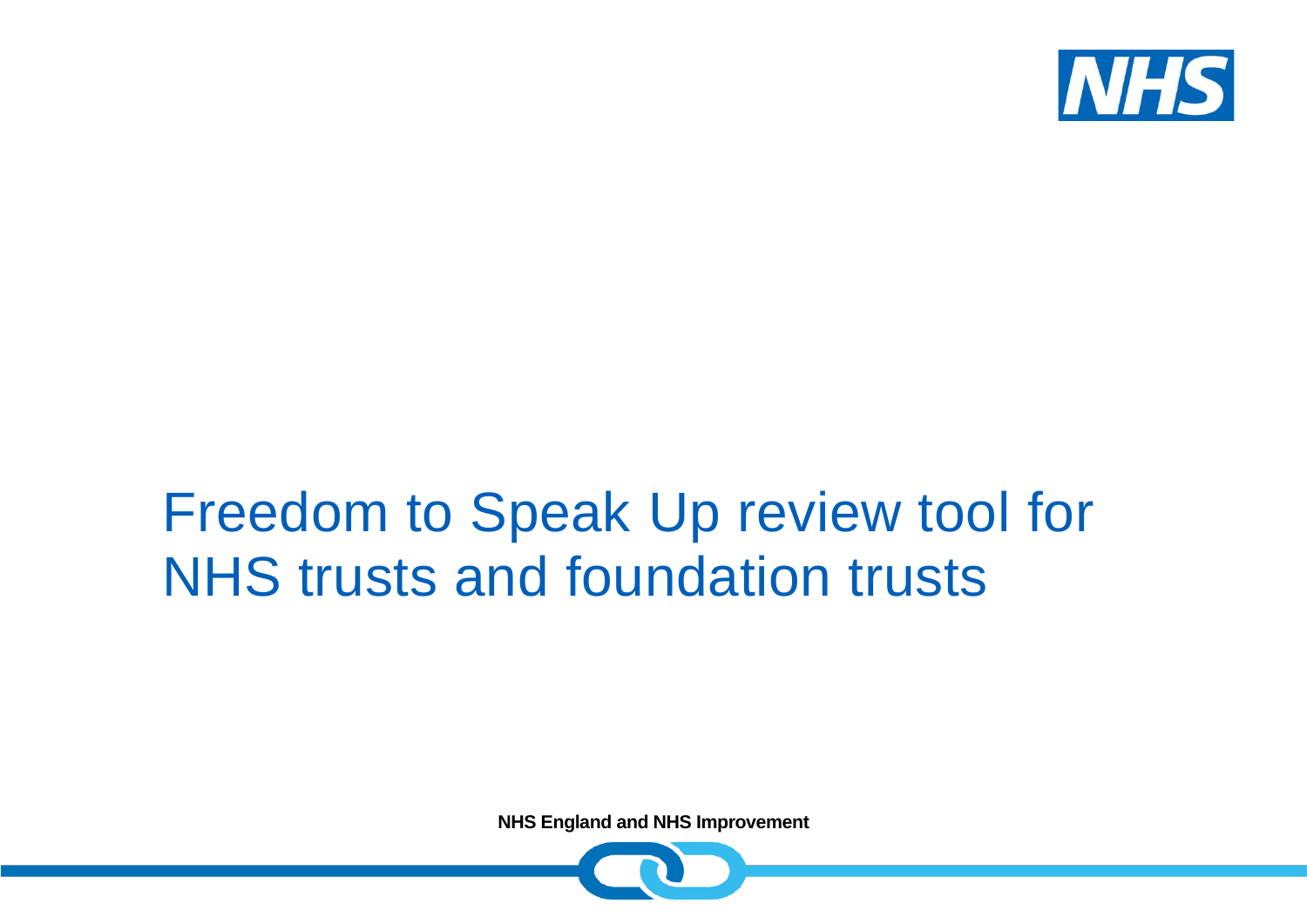## How to use this tool

- 1. Effective speaking up arrangements help to protect patients and improve the experience of NHS workers. Having a healthy speaking up culture is evidence of a well-led Trust.
- 2. NHS Improvement and the National Guardian's Office have published a guide setting out expectations of boards in relation to Freedom to Speak Up (FTSU) to help boards create a culture that is responsive to feedback and focused on learning and continual improvement.
- 3. This self-review tool accompanying the guide will enable boards to carry out in-depth reviews of leadership and governance arrangements in relation to FTSU and identify areas to develop and improve.
- 4. The Care Quality Commission (CQC) assesses a Trust's speaking up culture during inspections under key line of enquiry (KLOE) 3 as part of the well-led question. This guide is aligned with the good practice set out in the well-led framework, which contains references to speaking up in KLOE 3 and will be shared with Inspectors as part of the CQC's assessment framework for well-led.

Completing the self-review tool and developing an improvement action plan will help Trusts to evidence their commitment to embedding speaking up and help oversight bodies to evaluate how healthy a Trust's speaking up culture is.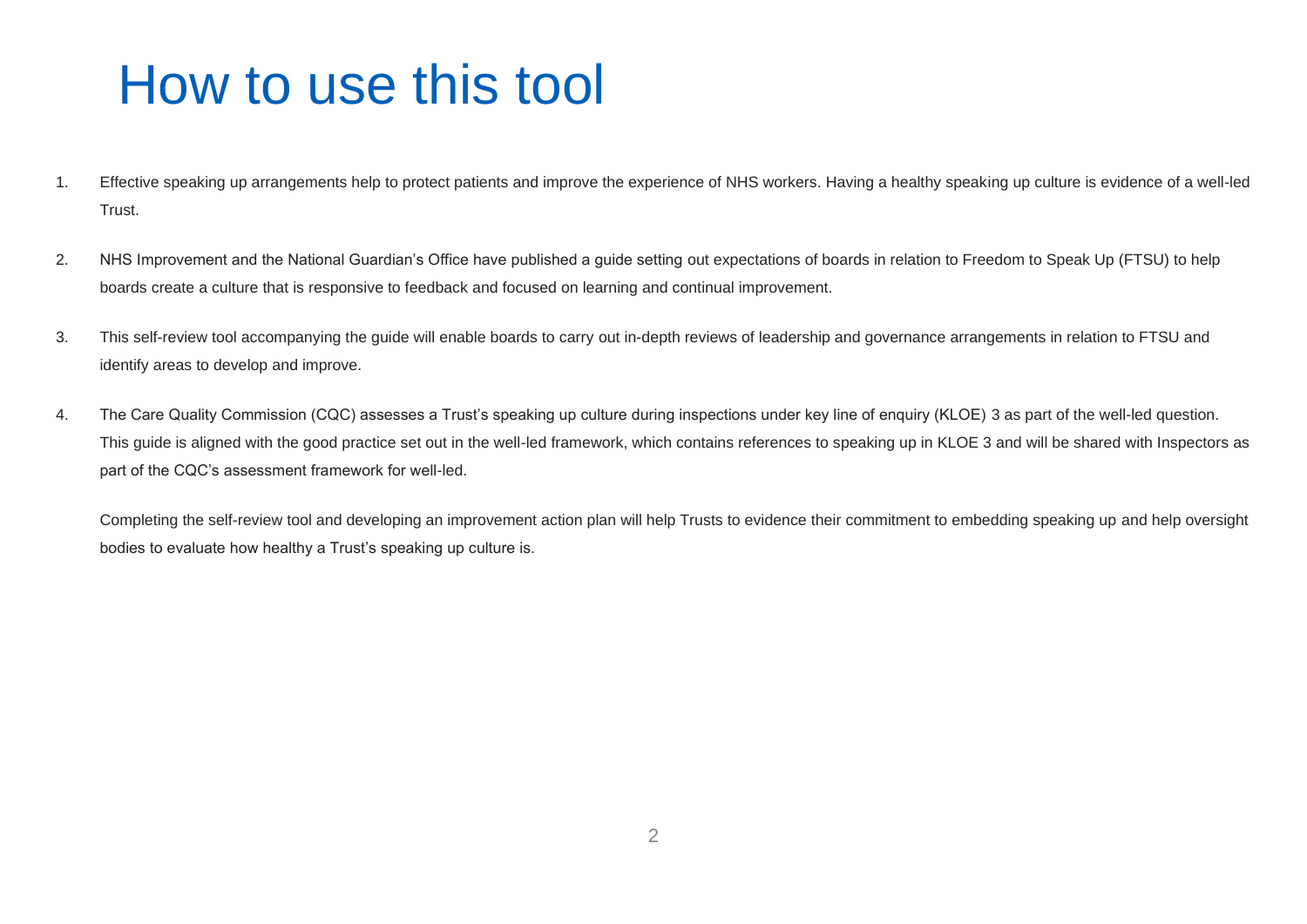| Summary of the expectation                                                                                                                                                                                                                                                                                                                                                                                                                                                                                                                                                                                                                      | How fully do we<br>meet this now? |      | Evidence to support a 'full' rating                                                                                                                                                                                                                                                                                                                                                                                                                                                                                                   | Principal actions required for development                                                                                                                                                                                                                                                                                                                                                                                                                                                            |
|-------------------------------------------------------------------------------------------------------------------------------------------------------------------------------------------------------------------------------------------------------------------------------------------------------------------------------------------------------------------------------------------------------------------------------------------------------------------------------------------------------------------------------------------------------------------------------------------------------------------------------------------------|-----------------------------------|------|---------------------------------------------------------------------------------------------------------------------------------------------------------------------------------------------------------------------------------------------------------------------------------------------------------------------------------------------------------------------------------------------------------------------------------------------------------------------------------------------------------------------------------------|-------------------------------------------------------------------------------------------------------------------------------------------------------------------------------------------------------------------------------------------------------------------------------------------------------------------------------------------------------------------------------------------------------------------------------------------------------------------------------------------------------|
|                                                                                                                                                                                                                                                                                                                                                                                                                                                                                                                                                                                                                                                 | 2021                              | 2022 |                                                                                                                                                                                                                                                                                                                                                                                                                                                                                                                                       |                                                                                                                                                                                                                                                                                                                                                                                                                                                                                                       |
| Individual executive and non-executive<br>directors can evidence that they behave in a<br>way that encourages workers to speak up.<br>Evidence should demonstrate that they:<br>understand the impact their behaviour<br>can have on a trust's culture<br>know what behaviours encourage and<br>$\bullet$<br>inhibit workers from speaking up<br>test their beliefs about their<br>$\bullet$<br>behaviours using a wide range of<br>feedback<br>reflect on the feedback and make<br>$\bullet$<br>changes as necessary<br>constructively and compassionately<br>$\bullet$<br>challenge each other when<br>appropriate behaviour is not displayed |                                   |      | Staff survey results<br>Whistleblowing log tracking progress on<br>concerns raised<br>Model policy adopted<br>Highly visible leadership through regular<br>Trustwide question and answer sessions<br>and service visits and communication<br>channels around the organisation.<br><b>CQC Report</b><br>FTSU Board reports<br>Executive lead/FTSU guardian one to one<br>meetings highlight regular discussions on<br>plans for FTSU in the organisation.<br>FTSU Guardian has direct access to the<br>Wider Executive Team and Board. | To continue promoting and publicising the<br>role of our Freedom to Speak Up<br>Champions by providing regular<br>communications to all staff (including<br>volunteers, temporary/ contracted workers<br>and trainees).<br>Further work to capture and share good<br>practice and learning from concerns<br>raised, with the key aim of fostering<br>openness and transparency, such as staff<br>briefings, team meetings and the intranet.                                                           |
| The board can evidence their commitment to<br>creating an open and honest culture by<br>demonstrating:<br>there are a named executive and<br>non-executive leads responsible for<br>speaking up<br>speaking up and other cultural<br>$\bullet$<br>issues are included in the board<br>development programme<br>they welcome workers to speak<br>about their experiences in person at<br>board meetings                                                                                                                                                                                                                                          |                                   |      | Executive and Non-Executive Leads for<br>FTSU (Anita Pisani and Geoff Lambert)<br>are named in the Trust policy. Contact<br>details are included.<br>FTSU included on six monthly Chief<br>Executive update.<br>Regular discussions on bullying and<br>harassment are held during Joint<br><b>Consultative Negotiating Partnership</b><br>(JCNP) meetings. FTSU is a standing<br>agenda item for JCNP.<br>Staff experience shared during staff<br>networks. The Deputy chief Executive is                                             | To promote Freedom to Speak Up e-<br>learning for managers and leaders<br>including Executive and Non-Executive<br>Directors.<br>To support leaders and managers on<br>improving staff experience and ensure a<br>positive culture of speaking up is<br>embedded in all services.<br>Further work to capture and share good<br>practice and learning from concerns<br>raised, with the key aim of fostering<br>openness and transparency, such as staff<br>briefings, team meetings and the intranet. |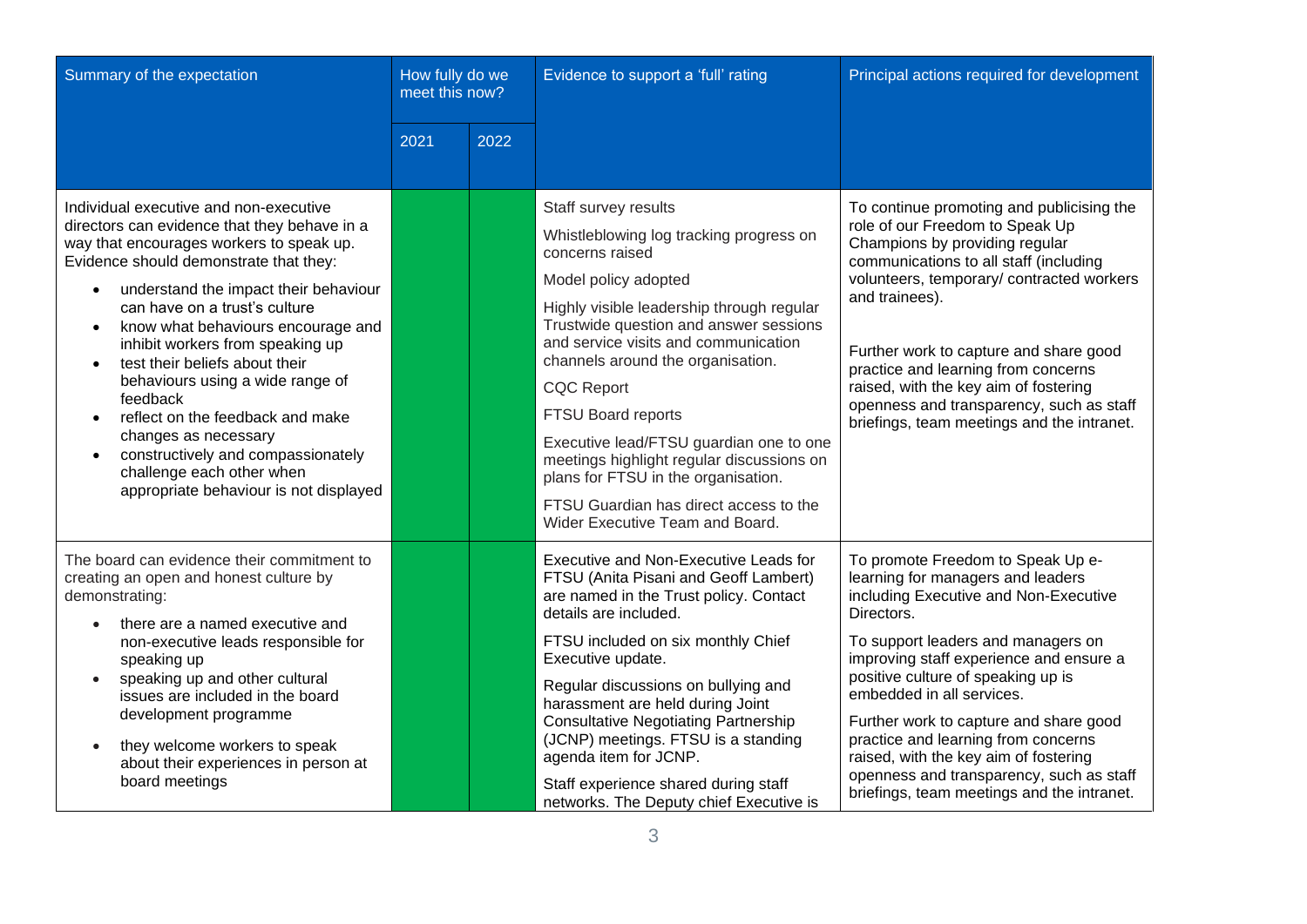| Summary of the expectation                                                                                                                                                                                                                                                                                                                                                                                                                                                                                                                                                         | How fully do we<br>meet this now? |      | Evidence to support a 'full' rating                                                                                                                                                                                                                                                                                                                                                                                                                                                                                                                                                                                                                                                                                                                                                                                   | Principal actions required for development                                                                                                                                                                                                                            |
|------------------------------------------------------------------------------------------------------------------------------------------------------------------------------------------------------------------------------------------------------------------------------------------------------------------------------------------------------------------------------------------------------------------------------------------------------------------------------------------------------------------------------------------------------------------------------------|-----------------------------------|------|-----------------------------------------------------------------------------------------------------------------------------------------------------------------------------------------------------------------------------------------------------------------------------------------------------------------------------------------------------------------------------------------------------------------------------------------------------------------------------------------------------------------------------------------------------------------------------------------------------------------------------------------------------------------------------------------------------------------------------------------------------------------------------------------------------------------------|-----------------------------------------------------------------------------------------------------------------------------------------------------------------------------------------------------------------------------------------------------------------------|
|                                                                                                                                                                                                                                                                                                                                                                                                                                                                                                                                                                                    | 2021                              | 2022 |                                                                                                                                                                                                                                                                                                                                                                                                                                                                                                                                                                                                                                                                                                                                                                                                                       |                                                                                                                                                                                                                                                                       |
| the trust has a sustained and<br>ongoing focus on the reduction of<br>bullying, harassment and incivility<br>there is a plan to monitor possible<br>detriment to those who have spoken<br>up and a robust process to review<br>claims of detriment if they are made<br>the trust continually invests in<br>leadership development<br>the trust regularly evaluates how<br>$\bullet$<br>effective its FTSU Guardian and<br>champion model is<br>the trust invests in a sustained.<br>creative and engaging<br>communication strategy to tell<br>positive stories about speaking up. |                                   |      | an ally to the BAME network and is<br>accessible to the network chair.<br>Feedback from staff involved in speaking<br>up process is sought and reflected in the<br>policy.<br>FTSU Guardian support staff involved in<br>speaking up.<br>Staff Survey results indicate safe culture.<br>Nationally, the Trust has scored the<br>highest scores for raising concerns for the<br>past three consecutive years. The Staff<br>Survey results for 2021, showed that the<br>Trust was the highest rated Community<br>Trust for 'We have a Voice that Counts.'<br>FTSU Guardian job description matched<br>against national FTSU JD.<br>Freedom to speak up champions in place.<br>Case study review<br>Regular FTSU messages shared via<br>Comms Cascade<br>Sharing speaking up stories during speak<br>up month (October). | To use local intelligence from exit<br>interviews as way of example to<br>understand and support staff and provide<br>additional information on how culture can<br>continue to be improved                                                                            |
| The board can evidence it has a<br>comprehensive and up-to-date strategy to<br>improve its FTSU culture. Evidence should<br>demonstrate:<br>as a minimum - the draft strategy was<br>shared with key stakeholders                                                                                                                                                                                                                                                                                                                                                                  |                                   |      | FTSU vision and strategy agreed by<br>FTSU guardian, Executive, Non-<br>Executive lead and Chair, with input from<br>JCNP Board. The vision was revised to<br>include FTSU communication plans.<br>Approved by JCNP (June 2021).                                                                                                                                                                                                                                                                                                                                                                                                                                                                                                                                                                                      | To continue to work with the National<br>Guardians Office to ensure that the Trust<br>learns from national best practice.<br>To continue to work with the local FTSU<br>and regional networks to ensure that the<br>FTSU processes are aligned to ICS<br>development. |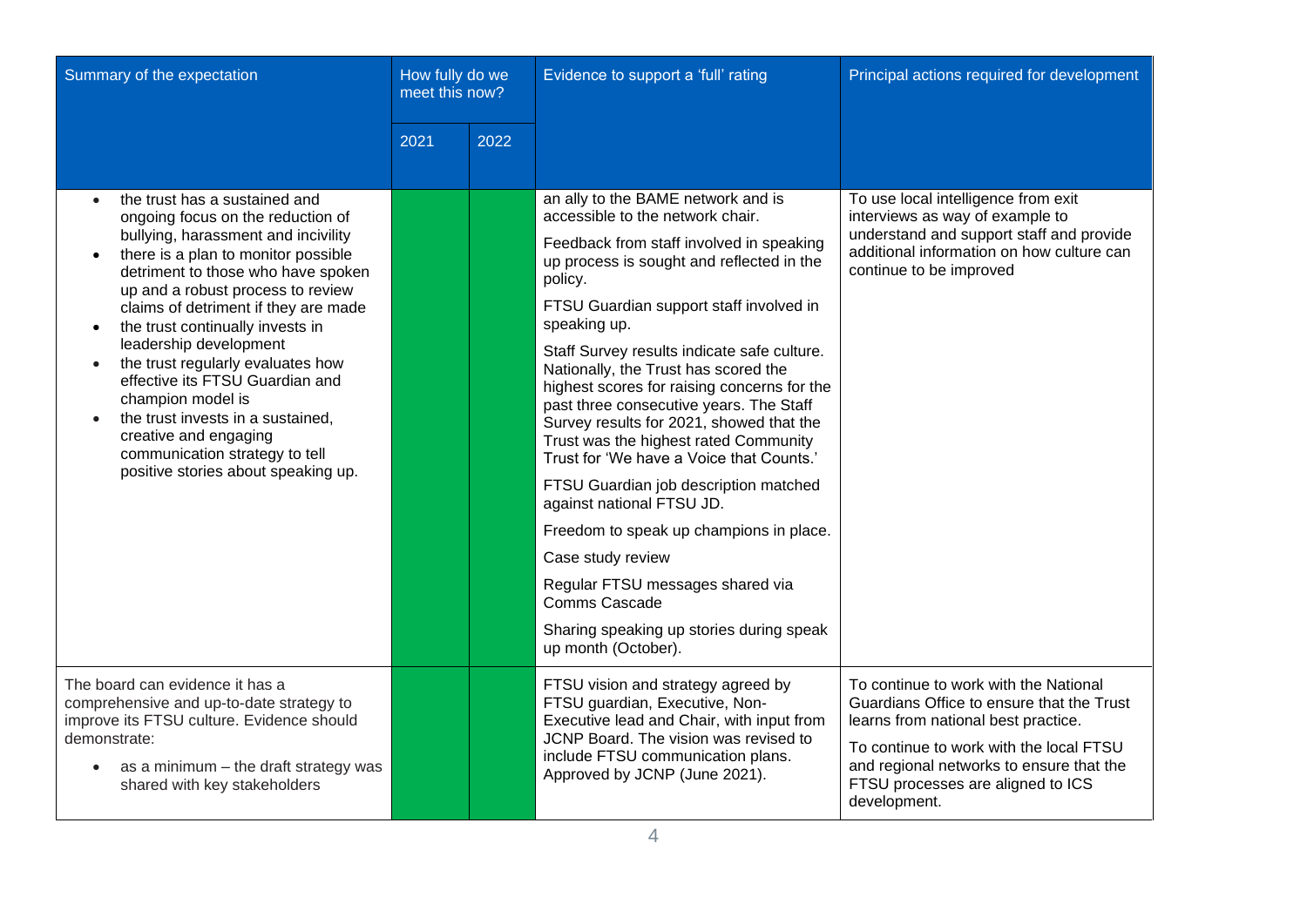| Summary of the expectation                                                                                                                                                                                                                                                                                                                                                                                                                                                                                                  | How fully do we<br>meet this now? |      | Evidence to support a 'full' rating                                                                                                                                                                                                                                                                                                                                                                                                                                                                                                                                             | Principal actions required for development                                                                                                                                                                       |
|-----------------------------------------------------------------------------------------------------------------------------------------------------------------------------------------------------------------------------------------------------------------------------------------------------------------------------------------------------------------------------------------------------------------------------------------------------------------------------------------------------------------------------|-----------------------------------|------|---------------------------------------------------------------------------------------------------------------------------------------------------------------------------------------------------------------------------------------------------------------------------------------------------------------------------------------------------------------------------------------------------------------------------------------------------------------------------------------------------------------------------------------------------------------------------------|------------------------------------------------------------------------------------------------------------------------------------------------------------------------------------------------------------------|
|                                                                                                                                                                                                                                                                                                                                                                                                                                                                                                                             | 2021                              | 2022 |                                                                                                                                                                                                                                                                                                                                                                                                                                                                                                                                                                                 |                                                                                                                                                                                                                  |
| the strategy has been discussed and<br>$\bullet$<br>agreed by the board<br>the strategy is linked to or embedded<br>$\bullet$<br>within other relevant strategies<br>the board is regularly updated by the<br>$\bullet$<br>executive lead on the progress<br>against the strategy as a whole<br>the executive lead oversees the<br>$\bullet$<br>regular evaluation of what the<br>strategy has achieved using a range<br>of qualitative and quantitative<br>measures.                                                       |                                   |      | Executive lead/FTSU guardian one to one<br>meetings highlight regular discussions on<br>plans for FTSU in the organisation.<br>FTSU discussed at induction and during<br>senior leadership team meetings<br>Trustwide. FTSU reports to the Board<br>Annual oversight meeting with Executive<br>and Non-Executive leads.<br>Whistleblowing log tracking progress on<br>concerns raised<br>Discussed at Joint Consultative<br>Negotiating Partnership meetings (JCNP)<br>FTSU guardian has access to all Clinical<br>Operational Board papers and all Trust<br><b>Board Wider</b> |                                                                                                                                                                                                                  |
| The executive team can evidence they<br>actively support their FTSU Guardian.<br>Evidence should demonstrate:<br>they have carefully evaluated<br>$\bullet$<br>whether their Guardian/champions<br>have enough ring-fenced time to<br>carry out all aspects of their role<br>effectively<br>the Guardian has been given time<br>$\bullet$<br>and resource to complete training<br>and development<br>there is support available to enable<br>$\bullet$<br>the Guardian to reflect on the<br>emotional aspects of their role |                                   |      | Executive lead/FTSU guardian one to one<br>meetings highlight regular discussions on<br>plans for FTSU in the organisation.<br>FTSU guardian discusses cases with<br>Service Directors, if required.<br>FTSU guardian has direct access to Chief<br>Nurse and Medical Director - Trust<br>patient safety joint leads.<br>Regular examples where the guardian<br>has access the Chief Executive, Chief<br>Nurse, other Executives and Service<br>Directors.<br>FTSU guardian is a member of the<br>Executive Team.                                                               | Further work to capture and share good<br>practice and learning from concerns<br>raised, with the key aim of fostering<br>openness and transparency, such as staff<br>briefings, team meetings and the intranet. |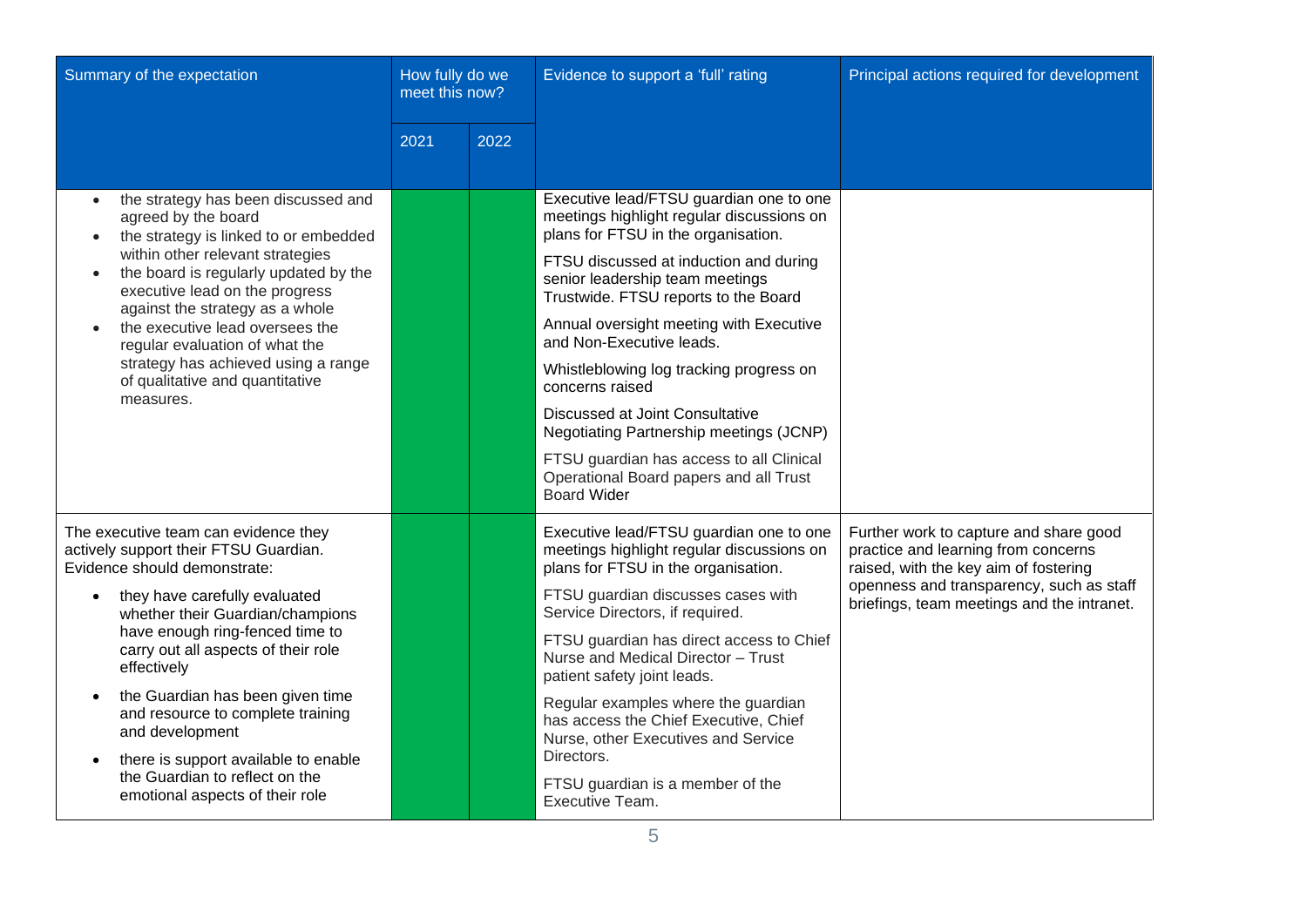| Summary of the expectation                                                                                                                                                                                                                                                                                                                                                                                                                                                                                                                                                               | How fully do we<br>meet this now? |      | Evidence to support a 'full' rating                                                                                                                                                                                                                                                                                                                                                                                         | Principal actions required for development |
|------------------------------------------------------------------------------------------------------------------------------------------------------------------------------------------------------------------------------------------------------------------------------------------------------------------------------------------------------------------------------------------------------------------------------------------------------------------------------------------------------------------------------------------------------------------------------------------|-----------------------------------|------|-----------------------------------------------------------------------------------------------------------------------------------------------------------------------------------------------------------------------------------------------------------------------------------------------------------------------------------------------------------------------------------------------------------------------------|--------------------------------------------|
|                                                                                                                                                                                                                                                                                                                                                                                                                                                                                                                                                                                          | 2021                              | 2022 |                                                                                                                                                                                                                                                                                                                                                                                                                             |                                            |
| there are regular meetings between<br>$\bullet$<br>the Guardian and key executives as<br>well as the non-executive lead.<br>individual executives have enabled<br>the Guardian to escalate patient<br>safety matters and to ensure that<br>speaking up cases are progressed in<br>a timely manner<br>they have enabled the Guardian to<br>$\bullet$<br>have access to anonymised patient<br>safety and employee relations data<br>for triangulation purposes<br>the Guardian is enabled to develop<br>$\bullet$<br>external relationships and attend<br>National Guardian related events |                                   |      | FTSU guardian supported to attend<br>National Guardian Office (NGO) training,<br>workshops and regional and local FTSU<br>networks.<br>Formalised triangulation meetings<br>between HR, Service Directors and FTSU<br>to provide further assurance.<br>FTSU Guardian survey report 2021                                                                                                                                     |                                            |
| Evidence that you have a speaking up policy<br>that reflects the minimum standards set out by<br>NHS Improvement. Evidence should<br>demonstrate:<br>that the policy is up to date and has<br>$\bullet$<br>been reviewed at least every two<br>years<br>reviews have been informed by<br>$\bullet$<br>feedback from workers who have<br>spoken up, audits, quality assurance<br>findings and gap analysis against<br>recommendations from the National<br>Guardian.                                                                                                                      |                                   |      | Reviewed FTSU policy incorporating staff<br>feedback and JCNP recommendations<br>was approved by the Trust Board in July<br>2020.<br>FTSU guardian sits on the Diversity<br>Network leads meeting<br>Whistleblowing log tracking progress on<br>concerns raised<br>Feedback from staff involved in speaking<br>up process is sought and reflected in the<br>policy. FTSU Guardian support staff<br>involved in speaking up. |                                            |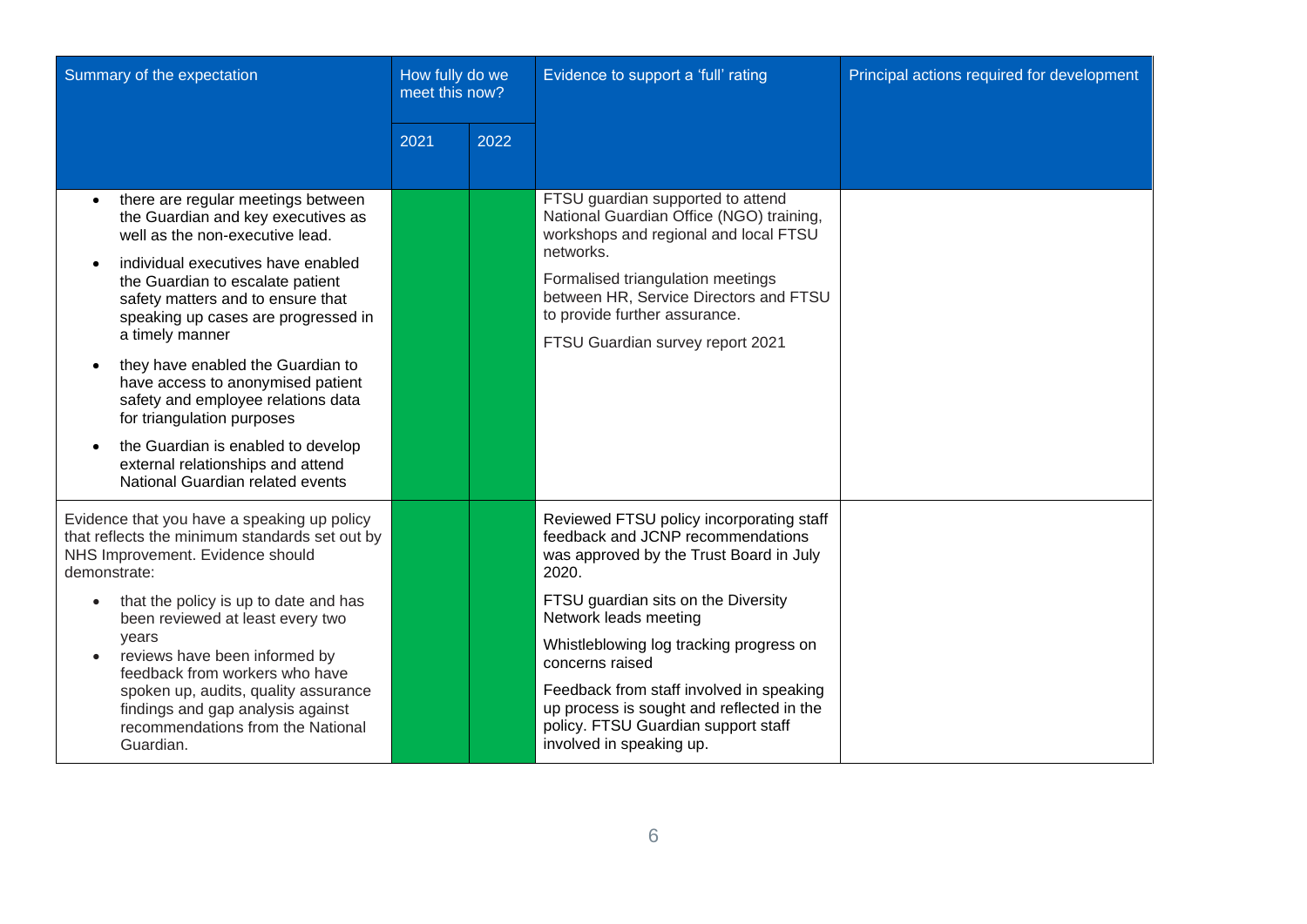| Summary of the expectation                                                                                                                                                                                                                                                                                                                                                                                                                                                                                                                                                                                                                                                                                                                                                                                        | How fully do we<br>meet this now? |      | Evidence to support a 'full' rating                                                                                                                                                                                                                                                                                                                                                                                                                                                                                                                                                                                                                                                                                                                                                                                                                                                                                                                  | Principal actions required for development                                                                                                                                                                                                                                                                                                                           |
|-------------------------------------------------------------------------------------------------------------------------------------------------------------------------------------------------------------------------------------------------------------------------------------------------------------------------------------------------------------------------------------------------------------------------------------------------------------------------------------------------------------------------------------------------------------------------------------------------------------------------------------------------------------------------------------------------------------------------------------------------------------------------------------------------------------------|-----------------------------------|------|------------------------------------------------------------------------------------------------------------------------------------------------------------------------------------------------------------------------------------------------------------------------------------------------------------------------------------------------------------------------------------------------------------------------------------------------------------------------------------------------------------------------------------------------------------------------------------------------------------------------------------------------------------------------------------------------------------------------------------------------------------------------------------------------------------------------------------------------------------------------------------------------------------------------------------------------------|----------------------------------------------------------------------------------------------------------------------------------------------------------------------------------------------------------------------------------------------------------------------------------------------------------------------------------------------------------------------|
|                                                                                                                                                                                                                                                                                                                                                                                                                                                                                                                                                                                                                                                                                                                                                                                                                   | 2021                              | 2022 |                                                                                                                                                                                                                                                                                                                                                                                                                                                                                                                                                                                                                                                                                                                                                                                                                                                                                                                                                      |                                                                                                                                                                                                                                                                                                                                                                      |
| Evidence that the board receive assurance to<br>demonstrate that the speaking up culture is<br>healthy and effective. Evidence should<br>demonstrate:<br>you receive a variety of assurance<br>assurance in relation to FTSU is<br>appropriately triangulated with<br>assurance in relation to patient<br>experience/safety and worker<br>experience.<br>you map and assess your assurance<br>to ensure there are no gaps and you<br>flex the amount of assurance you<br>require to suit your current<br>circumstances<br>you have gathered further assurance<br>during times of change or when there<br>has been a negative outcome of an<br>investigation or inspection<br>you evaluate gaps in assurance and<br>manage any risks identified, adding<br>them to the trust's risk register where<br>appropriate. |                                   |      | Staff Survey results indicate safe culture.<br>Nationally, the Trust has scored the<br>highest scores for raising concerns for the<br>past three consecutive years. The Staff<br>Survey results for 2021, showed that the<br>Trust was the highest rated Community<br>Trust for 'We have a Voice that Counts.'<br>Feedback from staff involved in speaking<br>up process is sought and reflected in the<br>policy. FTSU Guardian support staff<br>involved in speaking up.<br>Learning events for FTSU Champions in<br>place. Service Directors have regular<br>catch-up sessions with FTSU Champions<br>for shared learning.<br>CQC inspection feedback<br>Staff survey results<br>Annual FTSU report<br>Whistleblowing log tracking progress on<br>concerns raised<br>Annual oversight meeting with Executive<br>and Non-Executive Leads.<br>FTSU board reports<br>Annual FTSU report<br>Freedom to Speak Up Index Report<br>Internal Audit Report | Further work to capture and share good<br>practice and learning from concerns<br>raised, with the key aim of fostering<br>openness and transparency, such as staff<br>briefings, team meetings and the intranet.<br>To support leaders and managers on<br>improving staff experience and ensure a<br>positive culture of speaking up is<br>embedded in all services. |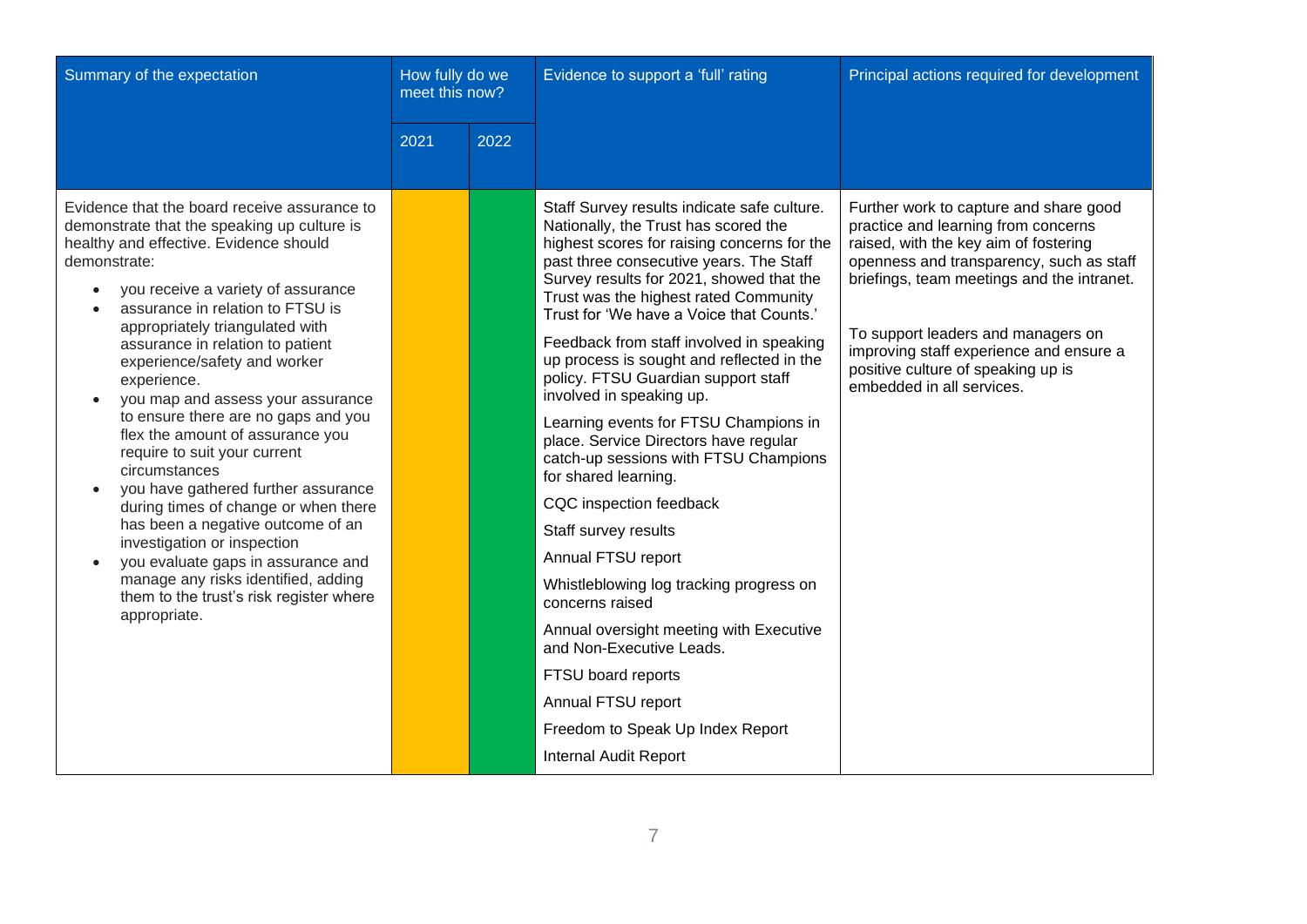| Summary of the expectation                                                                                                                                                                                                                                                                                                                                                                                                                      | How fully do we<br>meet this now? |      | Evidence to support a 'full' rating                                                                                                                                                                                                                                                           | Principal actions required for development                                                                                                                                                                       |
|-------------------------------------------------------------------------------------------------------------------------------------------------------------------------------------------------------------------------------------------------------------------------------------------------------------------------------------------------------------------------------------------------------------------------------------------------|-----------------------------------|------|-----------------------------------------------------------------------------------------------------------------------------------------------------------------------------------------------------------------------------------------------------------------------------------------------|------------------------------------------------------------------------------------------------------------------------------------------------------------------------------------------------------------------|
|                                                                                                                                                                                                                                                                                                                                                                                                                                                 | 2021                              | 2022 |                                                                                                                                                                                                                                                                                               |                                                                                                                                                                                                                  |
| The board can evidence the Guardian attends<br>board meetings, at least every six months,<br>and presents a comprehensive report.                                                                                                                                                                                                                                                                                                               |                                   |      | Trust board paper authored and<br>presented in person by the FTSU<br>guardian twice a year. Included in public<br>section of Trust board.<br>Annual FTSU report                                                                                                                               |                                                                                                                                                                                                                  |
| The board can evidence the FTSU<br>Guardian role has been implemented using<br>a fair recruitment process in accordance<br>with the example job description (JD) and<br>other guidance published by the National<br>Guardian.                                                                                                                                                                                                                   |                                   |      | FTSU Guardian job description matched<br>against national FTSU JD.<br>CQC inspection feedback (outstanding for<br>Well-led).<br>National Guardian Office FTSU Guardian<br><b>Survey Report</b>                                                                                                |                                                                                                                                                                                                                  |
| The board can evidence they receive gap<br>analysis in relation to guidance and reports<br>from the National Guardian.                                                                                                                                                                                                                                                                                                                          |                                   |      | Whistleblowing log tracking progress on<br>concerns raised<br>Six monthly FTSU Trust board paper and<br>JCNP papers.                                                                                                                                                                          |                                                                                                                                                                                                                  |
| The Trust can evidence how it has been open<br>and transparent in relation to concerns raised<br>by its workers. Evidence should demonstrate:<br>discussion with relevant oversight<br>organisation<br>discussion within relevant peer<br>networks<br>content in the trust's annual report<br>$\bullet$<br>content on the trust's website<br>discussion at the public board<br>welcoming engagement with the<br>National Guardian and her staff |                                   |      | FTSU guardian sits on the Diversity<br>Network leads meeting<br>6-monthly paper discussed in Public<br>board.<br>FTSU annual report<br>Discussed at Joint Consultative<br>Negotiating Partnership meetings (JCNP)<br>Staff survey results<br>FTSU Champions in place<br>Internal Audit Report | Further work to capture and share good<br>practice and learning from concerns<br>raised, with the key aim of fostering<br>openness and transparency, such as staff<br>briefings, team meetings and the intranet. |